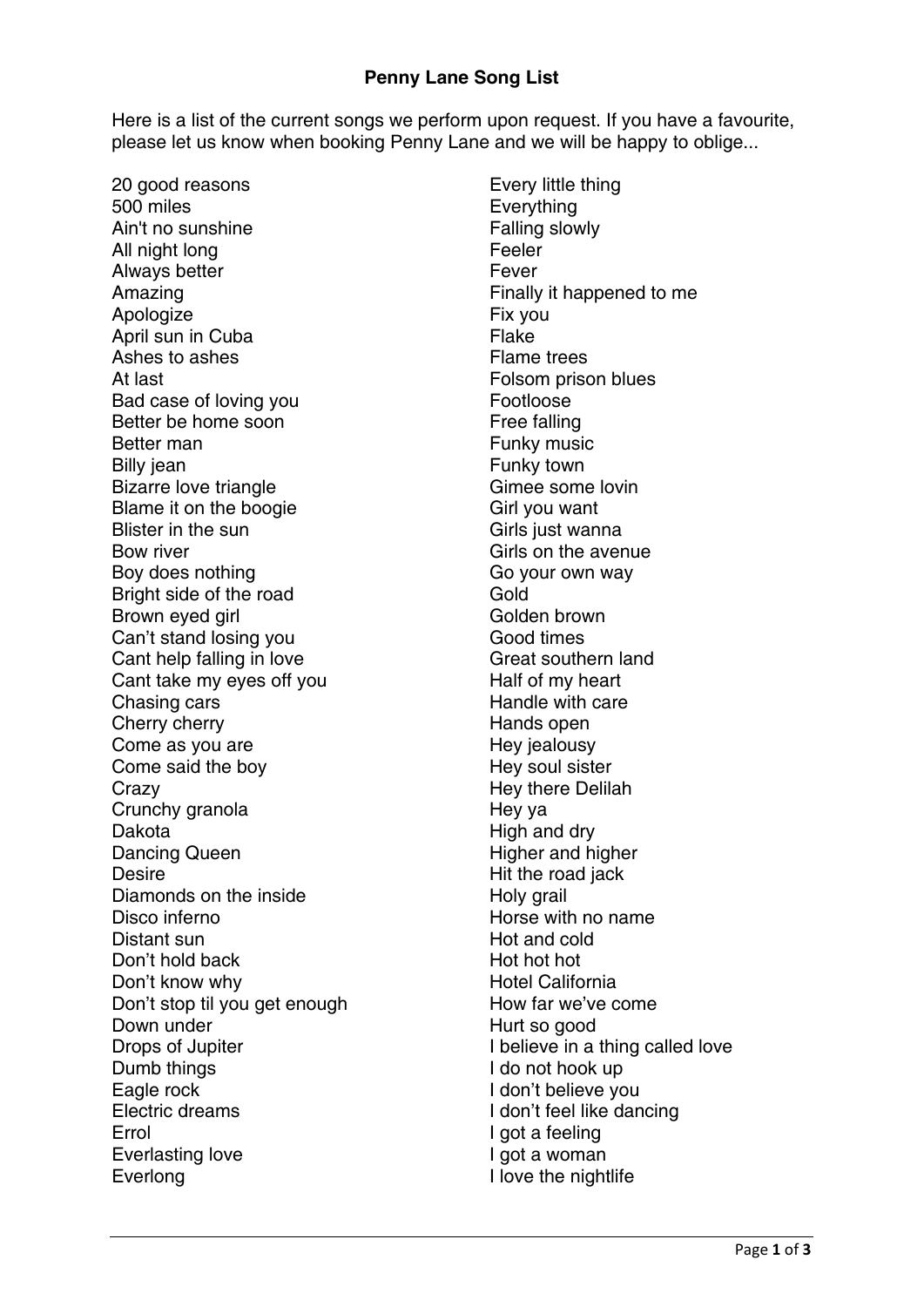I saw her standing there I want a new drug I was only 19 I wont back down I'm a believer I'm like a bird I'm on fire I'm outta love I'm yours If you could only see Is this love It had to be you Jessie's girl Johnny b Goode Knock on wood disco L.O.V.E love Learn to fly Leave me alone Lets stick together Like a prayer Like it like that Little lion man Living on a prayer Lost Love generation Love shack Love story Love today Lucky Make me smile Mamma mia Mean to me Mercy – Duffy Missing you Mister Brightside Mister Jones Money for nothing More than this Mustang sally My baby just cares for me My happiness My sharona Never tear us apart No such thing **Nutbush** Oh what a night One (U2) One angry dwarf **Opportunity** Please don't leave me Poker face Pretty woman **Rain** Rebel rebel

**Reckless** Rising sun River deep mountain high River runs dry Rocking in the free world Romeo and Juliet Run to paradise Sand in my shoes Save tonight Senses working overtime Sex and candy Sex on fire Sexual healing Shake your tail feather **Shimmer** Since you've been gone Sitting waiting wishing Slice of heaven Slide So beautiful Solid rock Son of a preacher man **Songbird Speechless** Stand by me Staying alive Steal my kisses Strong enough Stuck in the middle Suddenly I see **Summarize** Summer of 69 Sunday bloody Sunday Sway Sweet disposition Sweet home Alabama Tainted love Take on me **Taylor** Teenage dirt bag Thank you The boxer The cave The fear The horses The middle The scientist This is who I am This love – (Sugarland) Throw your arms around me Time of your life Times like these To be with you To her door